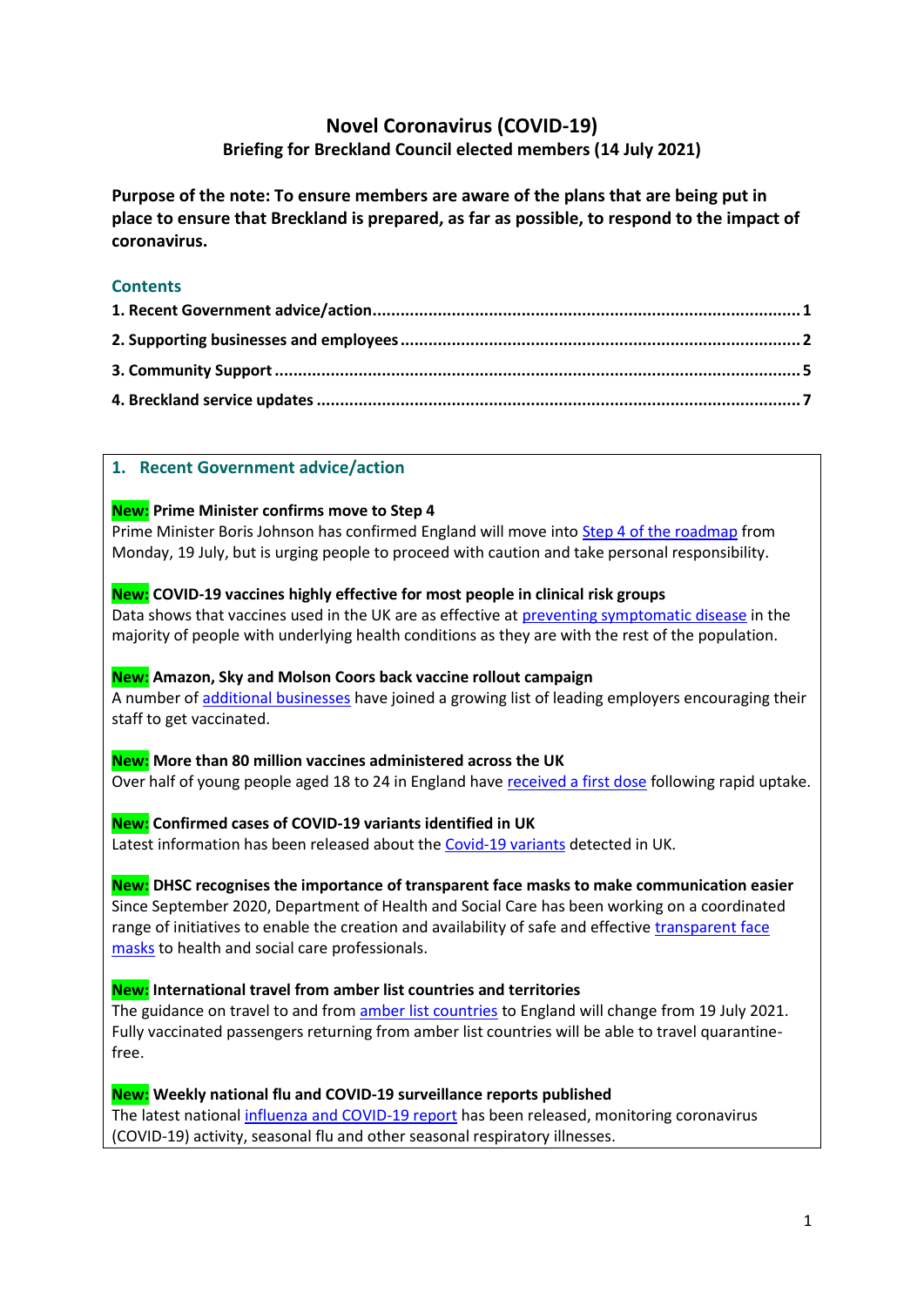#### **New: COVID-19 vaccine surveillance report published**

The new national coronavirus (COVID-19[\) vaccine surveillance report](https://www.gov.uk/government/news/covid-19-vaccine-surveillance-report-published) has been produced, including estimated number of hospitalisations and deaths prevented.

#### **New: Supporting Argentina's response to the Covid-19 pandemic**

Through a special fund, the UK is helping to finance projects related t[o Argentina's response](https://www.gov.uk/government/news/2020-programme-fund-supporting-argentinas-response-to-the-covid-19-pandemic) to the pandemic.

#### **New: New recovery fund to tackle harms facing vulnerable children**

A £24 million [regional fund](https://www.gov.uk/government/news/new-recovery-fund-to-tackle-harms-facing-vulnerable-children) for children's social care, including funding to support unaccompanied minors, has been set up to tackle harms.

## **New: Latest REACT-1 study findings show COVID-19 infection rates 3 times lower for double vaccinated people**

Interim findings from one of the country's largest studies into COVID-19 infections in England have been published, showing the impact that having [two-doses of vaccine](https://www.gov.uk/government/news/latest-react-1-study-findings-show-covid-19-infection-rates-three-times-lower-for-double-vaccinated-people) have on infection rates.

#### **New: Asymptomatic testing backed by new research studies**

Published research demonstrates how effective [widespread testing](https://www.gov.uk/government/news/asymptomatic-testing-backed-by-new-research-studies) has been against emerging variants of concern.

## <span id="page-1-0"></span>**2. Supporting businesses and employees**

#### **Reminder: Support remains available**

Please ask them to engage vi[a https://www.breckland.gov.uk/businesssupport](https://www.breckland.gov.uk/businesssupport) or [regeneration@breckland.gov.uk](mailto:regeneration@breckland.gov.uk)

We have now issued almost £50m in financial support since the start of the pandemic, and whilst many Covid-related grant schemes are coming to a close, we still want to find support for any Breckland business in need. So please do flag any known issues to us.

**Restart Grants:** We have been able to pay businesses who meet the national eligibility for "Restart" Grants and have issued over £6.5m of grant monies, and believe all eligible businesses have now relieved support. The application closing date for the Restart Grant was 30<sup>th</sup> June 2021.

Businesses who have not previously received support will also be able to engage via our single web form, and we will match against eligibility via: [https://www.breckland.gov.uk/article/16267/Covid-](https://www.breckland.gov.uk/article/16267/Covid-19-Business-Grant)[19-Business-Grant](https://www.breckland.gov.uk/article/16267/Covid-19-Business-Grant)

#### **Additional Restrictions Grants: Breckland's discretionary policy**

We have now completed our allocation, ahead of the Government's deadline for spend. Awards from Breckland total almost £4m, supporting almost 1,000 businesses.

We are anticipating a further allocation of discretionary monies in July, which will initially be used to continue our Spring Back programme (below) and are reviewing what additional support which might be delivered to support the wider recovery.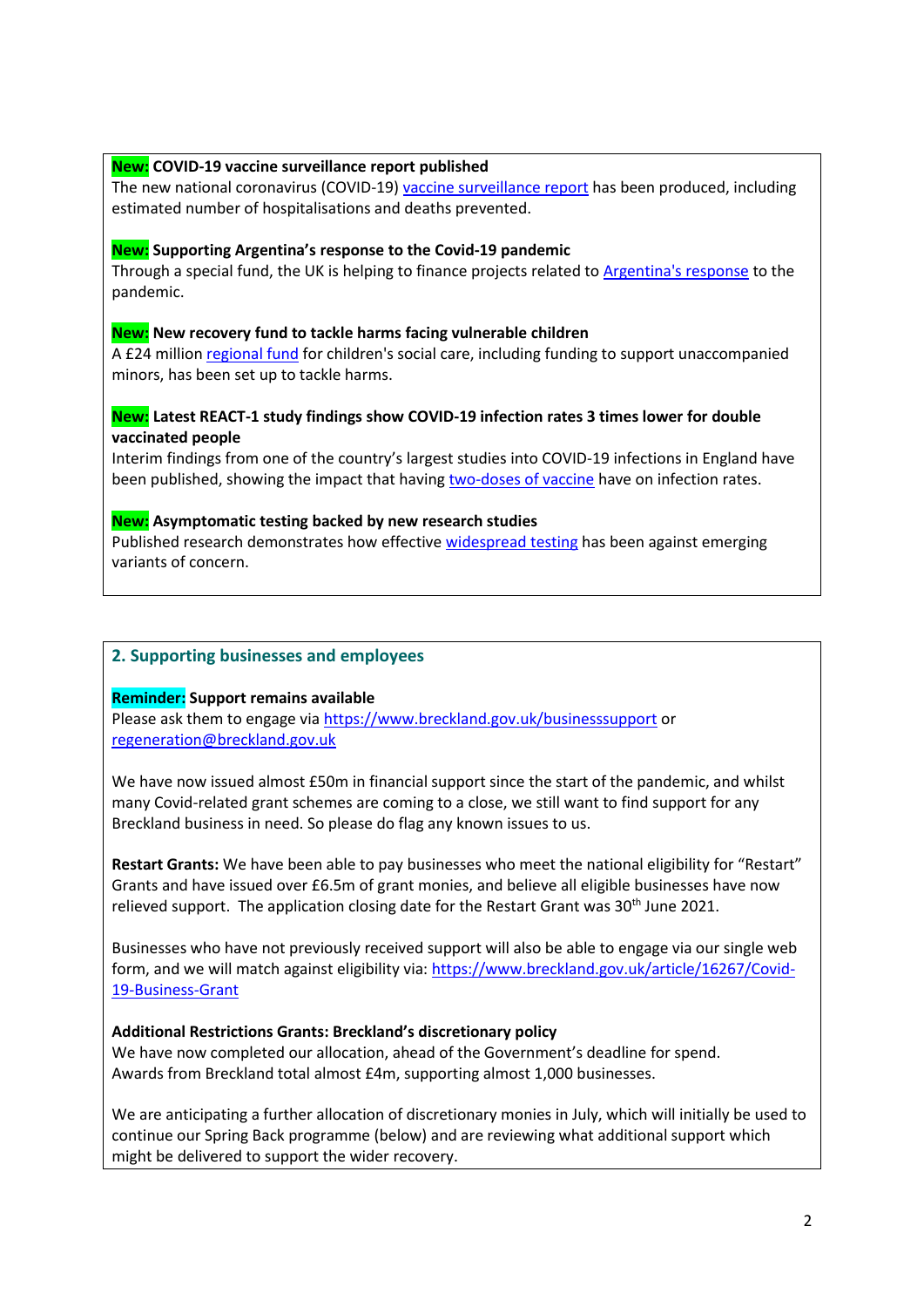#### **Updated: Spring Back Business Support Programme**

Our "Spring Back" Programme is fully operational to support Breckland businesses who may now access a further £2m of support, our grants schemes are proving popular:

**Shop Front Improvement Scheme** – investing in the biggest ever "Spring Clean" across the district. Any businesses based in Breckland's primary shopping areas, or any customer facing business, will be able to get financial support for improvements and enhancements to their shop frontage – from a lick of paint through to a replacement frontage.

To date grants have been approved to 25 businesses totalling £51,000 with further applications progressing forward.

**Covid Safe and Adaptions Grants –** helping businesses shoulder the burden of trading in a Covidsafe way and meet the challenges of serving under restrictions. Grants of up to £5k will be available to invest in safety; or change business practices. From extra PPE and screens, through to a new marquee or outdoor seating.

To date grants have been paid to 35 businesses totalling just over £106,000 with further applications progressing forward.

**Digital Breckland –** building on the highly successful scheme – Breckland Digital High Streets enabling any Breckland-based business to get support for their digital offer, with grants towards making key digital changes from a new payment system, through to search engine optimisation.

To date grants have been paid to 99 businesses totalling just over £239,000 with further applications progressing forward.

**Expanded enterprise and start-up scheme** – having already created 14 new businesses since Christmas, we are looking to grow the pipeline of new innovative businesses further. With finance and advice for new entrepreneurs looking to start-up locally.

To date grants have been paid to 21 businesses totalling just over £109,000 with a further £113,000 allocated to applications progressing forward. In addition, this week 3 new business consultations have taken place. Also, we have assisted with 7 business support queries regarding premises required, funding availability, or assistance with identifying local trader which can do work required for a new business unit or grounds works.

The Spring back grant program is currently unable to release awards while we await further government funding. These schemes remain open to new applications, and we continue to process them in anticipation of further funding becoming available from government.

#### **Growth Programme:**

**Town Delivery Plans – the 'Future Breckland' Project:** This year-long-project is designed to be a significant undertaking, helping Breckland bounce back from the challenges of Covid-19 and build a strong and sustainable economy for the future.

To shape these plans, the team will be holding engagement sessions with key stakeholders across the district, public online workshops, and activities in each town to invite residents to highlight the best of their town and areas of focus.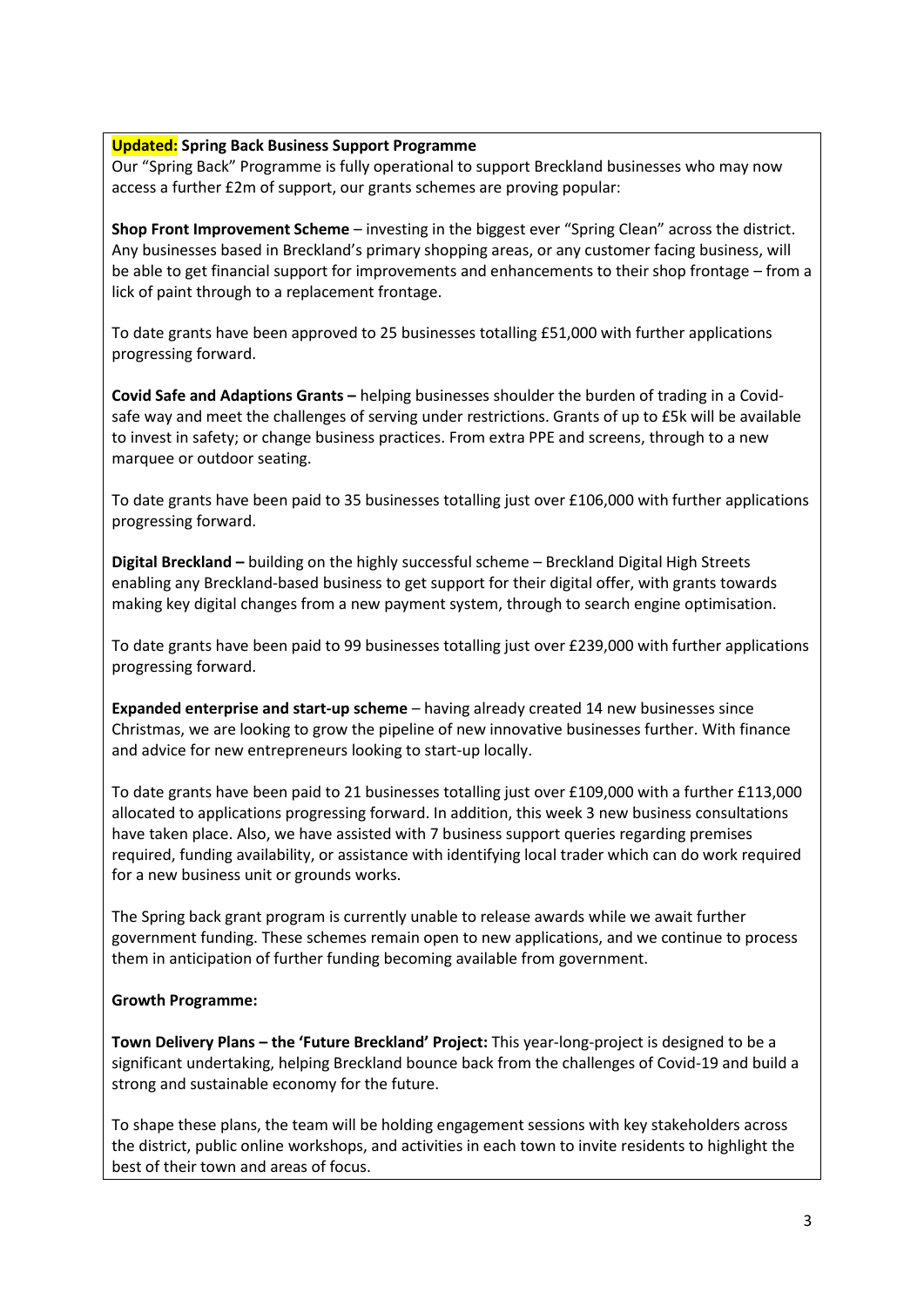The team will be focusing on developing a plan for Dereham over the next few months, with work to follow for the remaining four market towns. Each engagement period for each town will last for around 6 weeks. The Dereham intervention workshop has been held and was attended by over 40 people on the 17th of June.

• After a programme of engagement, detailed in this report, the first draft of the Dereham Town Delivery Plan is due to be submitted and published for public feedback at the end of July.

• The next phases of the project have now been decided and will be as follows:

- Phase 2 (July Nov): Watton and Swaffham
- Phase 3 (Nov March): Thetford and Attleborough

Online surveys for Watton and Swaffham are now live on dedicated web pages for each town at <https://www.breckland.gov.uk/Future-Breckland>

Further details on the project are available on the [website.](https://www.breckland.gov.uk/future-breckland)

Any questions can be addressed to the Project Team on [tdps@breckland.gov.uk](mailto:tdps@breckland.gov.uk)

#### **Snetterton Growth**

We are working with UKPN on their recent quotation to reach an agreed construction cost and programme. In conjunction with Greater Southeast Energy Hub (Govt. funded advisors) we are exploring the possibilities of existing businesses installing solar panels on their roofs to supplement the existing power network.

#### **Housing Development**

• **Thetford HIF** - We have received Balfour Beatty's commercial offer for the new primary substation and are undertaking a detailed review which will take several weeks to conclude.

• **Rural Exception sites** - Currently enabling 6 rural exception sites and work started on focussed project on targeting parishes for a scheme.

• **Extra Care** - Working with Norfolk County Council to enable the delivery of extra care scheme in Thetford and Dereham (affordable rent and shared ownership).

• **Retrofitting -** Working with Registered Providers we have requested £520k from Energy Hub to retrofit homes for Flagship, Broadland, Orbit and Clarion. Allocated pot of £447k.

• **Community led housing** – holding initial talks with community groups interested in developing own and local housing solutions.

**New: Government Updates** Detail on extended eviction protection for businesses most in need can be viewed [here.](file:///C:/Users/DNotley/AppData/Local/Microsoft/Windows/INetCache/Content.Outlook/TM4Q04XS/Eviction%20protection%20extended%20for%20businesses%20most%20in%20need)

Providing apprenticeships during the coronavirus (COVID-19) pandemic can be viewe[d here.](https://www.gov.uk/government/publications/coronavirus-covid-19-apprenticeship-programme-response)

The Self-Employment Income Support Scheme fifth grant will be available from late July 2021. Updated details can be viewed [here.](https://www.gov.uk/guidance/claim-a-grant-through-the-self-employment-income-support-scheme)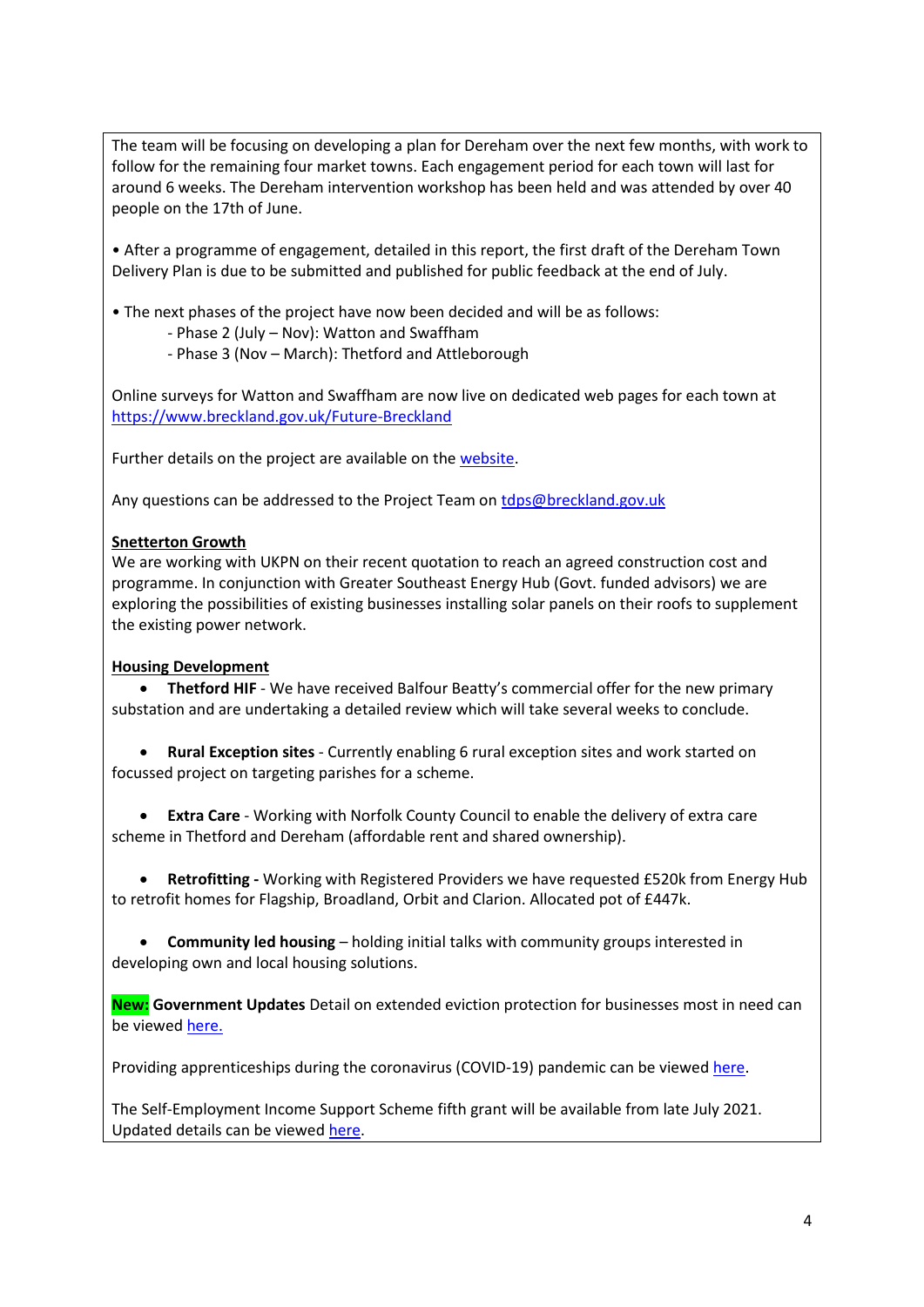# <span id="page-4-0"></span>**3. Community Support**

#### **Breckland Mental Health Community Partnership (BMHCP)**

Mental Health training is being scheduled from early Autumn through the Breckland Mental Health Community Partnership. The partnership aims to provide Community-based Mental Health Awareness training to community organisations, grass roots groups and small businesses so that they are more confident and skilled in having meaningful conversations with people needing support to improve their Mental Health.

#### **Partners**

• **Breckland Council** will coordinate and promote the BMHCP network.

• **Norfolk and Waveney MIND** will be commissioned to lead on education, training, and retention on champions from the Small Business community.

- **NSFT Wellbeing Service** will lead on education, training, and retention of champions from community organisations.
	- **YANA** will lead on the education, training, and retention of champions from Rural Industry.

Training sessions start from September 2021 and comprise Mental Health First Aid training, Mental Health Champion Training and Suicide Awareness. Members are welcome to book themselves on to any of these sessions once dates are released. To be notified of upcoming course dates, please email [community@breckland.gov.uk](mailto:community@breckland.gov.uk) FAO Stefan Clifford.

#### **New: Council launches Breckland Cares programme**

As a council, Breckland is adapting to its changing role, responsibilities and priorities in the wake of Covid. The Breckland Cares campaign is a new initiative designed to bring together a range of ways in which we demonstrate our support for our people, communities and environment.

We are encouraging a **hybrid-working model** within the organisation, as making sure our people feel supported has never been more important:

• Members and officers need to feel they are returning to a supportive and caring

environment, with new policies and ways of working established (for example, sometimes working in the office, in community venues/'in the field', and at home)

• As part of this, we want to foster an inclusive working environment that harnesses the strength and value of a diverse workforce.

Our responsibility to **'care and support' extends to our community**, too. As a potential employer, we want to attract and encourage candidates from as wide a pool of experience/backgrounds as possible – including apprentices and graduates. We need to make sure we are supporting our most vulnerable residents – especially those who have been most adversely affected by Covid.

As a place-shaper, we want to use our influence to help **protect our environment** – for us and for future generations.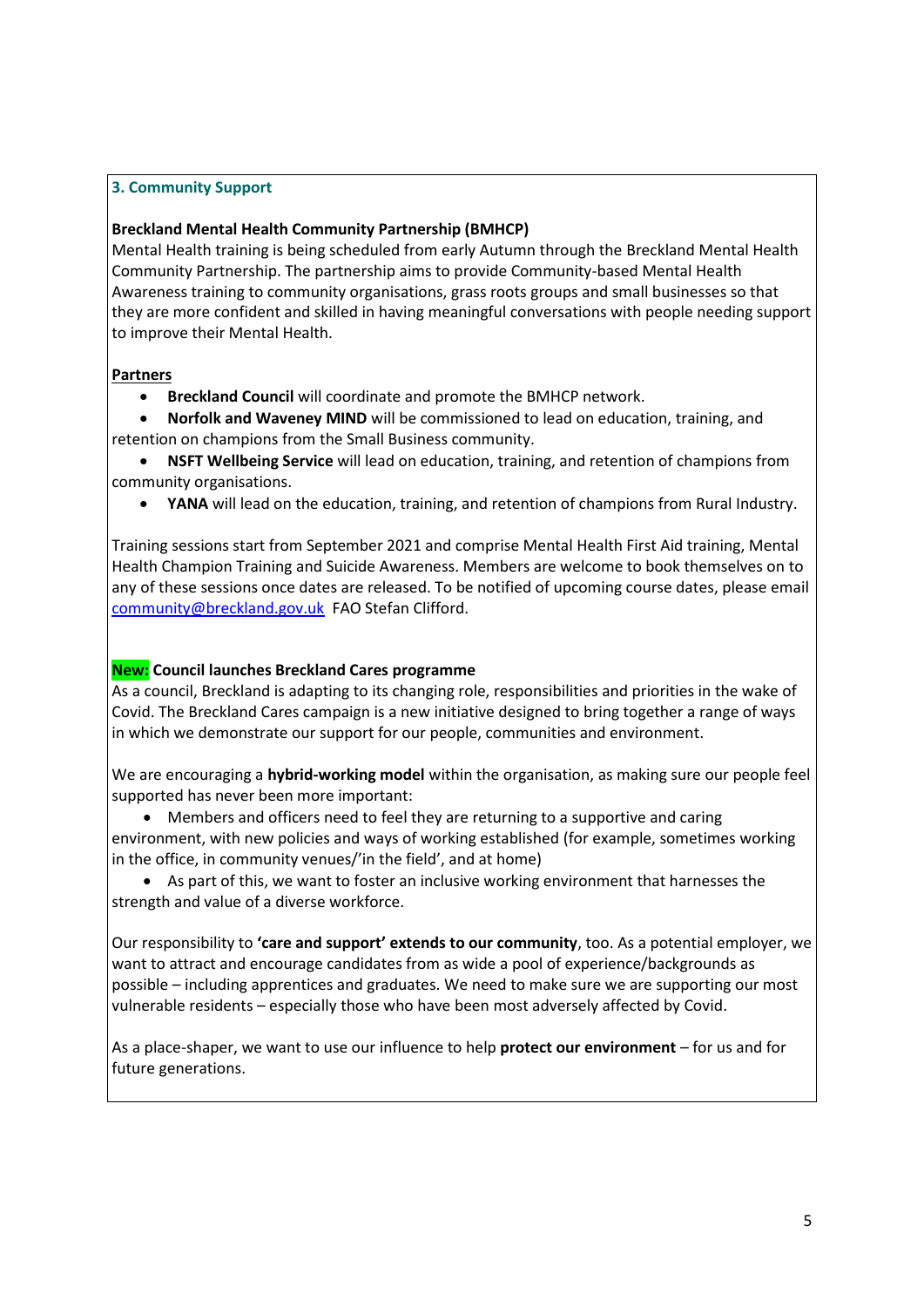Across the year, the programme will focus on a number of key areas, with each area led by a member of the Cabinet and an officer from the Corporate Management Team. Breckland Cares will focus on:

- Armed Forces (caring for everyone) Cllr Paul Claussen/Andrew Holdsworth
- Mental Health (Caring for everyone/ourselves) Cllr Alison Webb/Steve James
- Personal safety inc. Domestic violence (Caring for everyone/ourselves) Cllr Gordon Bambridge/Sarah Shipley
	- Climate Change (Caring for our environment) Cllr Ian Sherwood/Greg Pearson
	- Diversity & Inclusion Cllr Sarah Suggitt/Riana Rudland
	- Chairperson's charities Cllr Roy Brame/Alison Chubbock
	- Pride Cllr Paul Hewett/Ralph Burton

## **New: Green Community Grants**

A new Green Community Grants fund has been set up to support communities in Breckland deliver initiatives which promote environmental sustainability and positive behavioural change in response to climate change. The fund can also support school projects which encourage pupils to take action for the environment.

#### **How much is available?**

The fund will award:

- Approximately 80 small grants of £500
- Approximately 6-12 large grants of between £5,000-£10,000

#### **Timeframes**

We are now accepting applications to this fund. The closing date for applications is Sunday, 12 September. All applications will then be considered, and awards will be made by 4 October.

#### **Who can apply?**

We will consider applications from:

- Breckland Community Groups
- Breckland Schools
- Businesses in Breckland
- Town and Parish Councils
- Local Breckland Charities

#### **Requirements**

The project being put forward for a grant must demonstrate that it will lead a positive behavioural change towards climate change reduction or environmental sustainability. It must benefit a community in Breckland.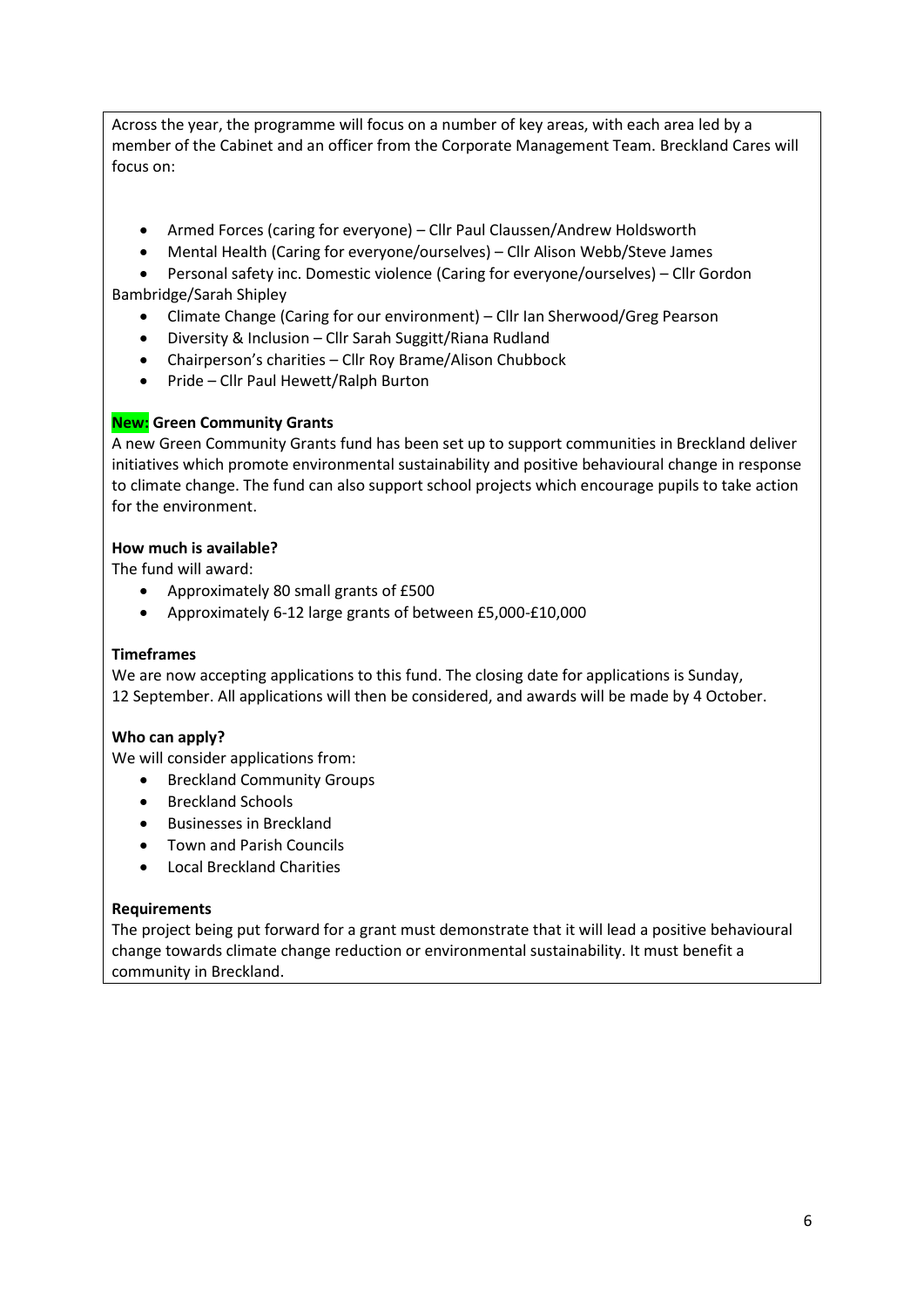We do not want to inhibit creativity so we will consider all applications, however below are some examples of potential projects we would consider funding:

- Projects that enable residents to find solutions to environmental problems.
- Projects that aim to reduce litter and waste.
- Projects that target the reduction of energy or water use.
- Projects that support more environmental ways of travelling to and from work or school.

• Projects that look to improve the energy efficiency of a community building/asset, for

example by improving insulation or installing a green energy source.

- Community and School composting schemes.
- Projects that promote the increase of biodiversity or protect natural habitats.
- Events that promote better education of the community on sustainability
- Carbon literacy training for the community

• Projects that enable the community to take action for themselves to protect and improve their local environment.

- Projects that promote growing your own food
- Projects that promote a more circular economy by prevent waste and promoting reuse.

#### **The Fund is unable to support:**

- Projects that do not demonstrate improvements to the environment.
- Outdoor play/sports facilities.
- Animal rescue charities e.g. seal rescue charities
- Village/town beautification initiatives such as 'In Bloom' competitions.
- School education trips and cultural visits.

#### **How to apply**

If organisations think they have a scheme that meets the criteria then they just need to complete our expression of interest form which can b[e found on our website.](https://www.breckland.gov.uk/climate-change/green-community-grants)

# <span id="page-6-0"></span>**4. Breckland service updates**

#### **Reoccupation of Elizabeth House**

Breckland's Elizabeth House office in Dereham is set to be re-occupied with more staff from next week. The reoccupation will take place gradually, over the summer period, to be a full capacity by the start of September.

This re-occupation follows the Prime Minister's recent announcements on COVID-19 and the removal of restrictions regarding social distancing, etc. It is also reflecting the phased approach we are taking to desk booking, meetings, IT, etc. as part of the final stages of the WORKSMART project. Social distancing, where practical to do so, will be supported but not mandated for staff, members, and visitors to the building, along with the use of the hand sanitizer that is provided and the wearing of a face covering if staff, members, or visitors wish to do so.

Asymptomatic testing remains one of the government key pillars to manage Covid. Members and staff are being encouraged to test regularly when visiting Elizabeth House either through the on-site testing facility which remains at Elizabeth House or there are other testing options – i.e. ordering online, from specific locations or at public test centre or collections a libraries. All users of Elizabeth House will be encouraged to use the NHS Track and Trace system by checking in with the QR code on the entrance doors to the building.